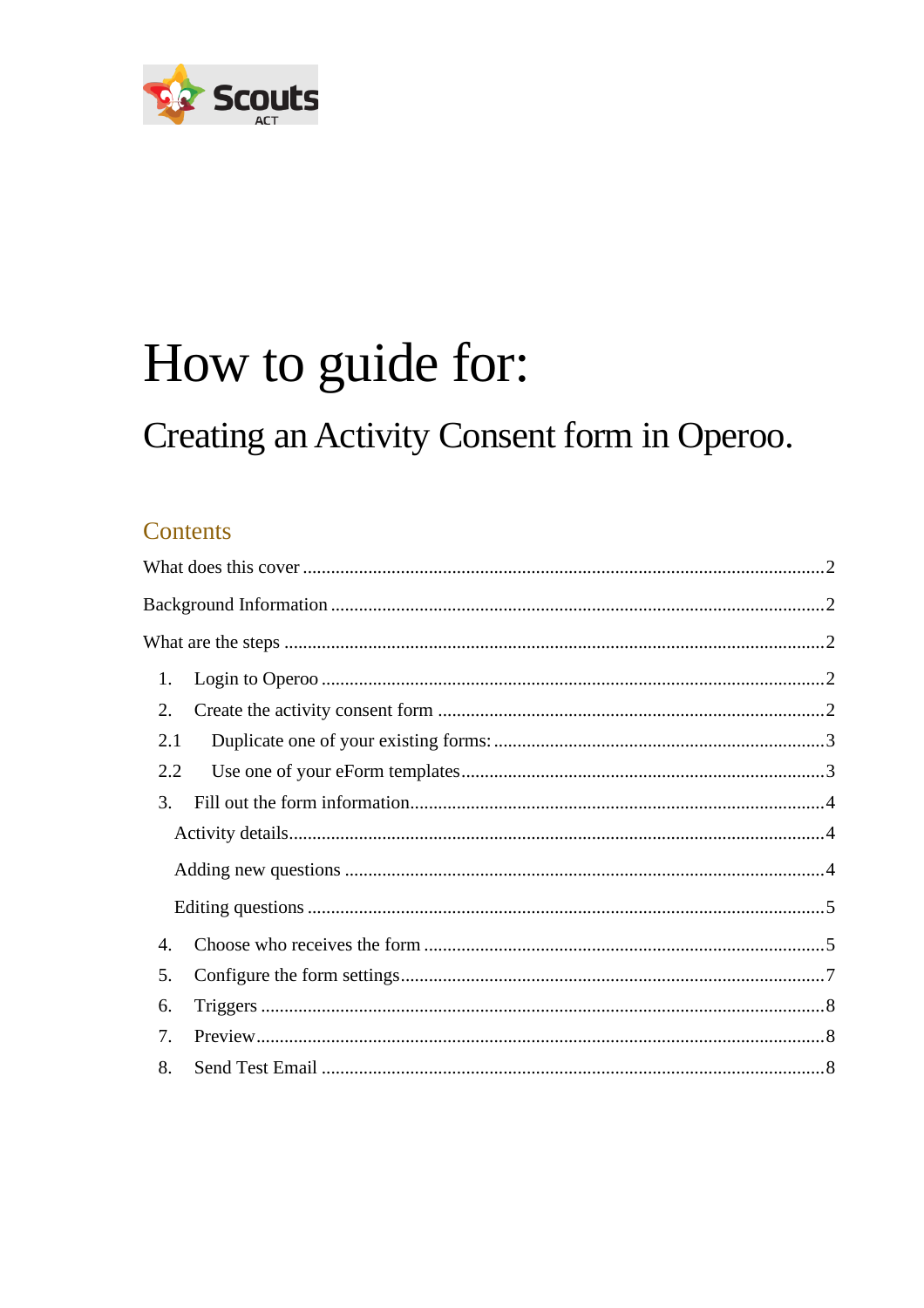

## <span id="page-1-0"></span>What does this cover

<span id="page-1-1"></span>How a Section Leader creates an Activity Consent form and send it to parents/Rovers.

## Background Information

Before an Activity Consent form can be sent, the activity needs to have an approved Activity or Adventurous Activity Approval form.

## <span id="page-1-2"></span>What are the steps

<span id="page-1-3"></span>1. Login to Operoo

[Go to Operoo website and login using your email/password.](https://groups.operoo.com/users/sign_in)



<span id="page-1-4"></span>2. Create the activity consent form

On the top-level menu. Select eForms  $\rightarrow$  My eForms.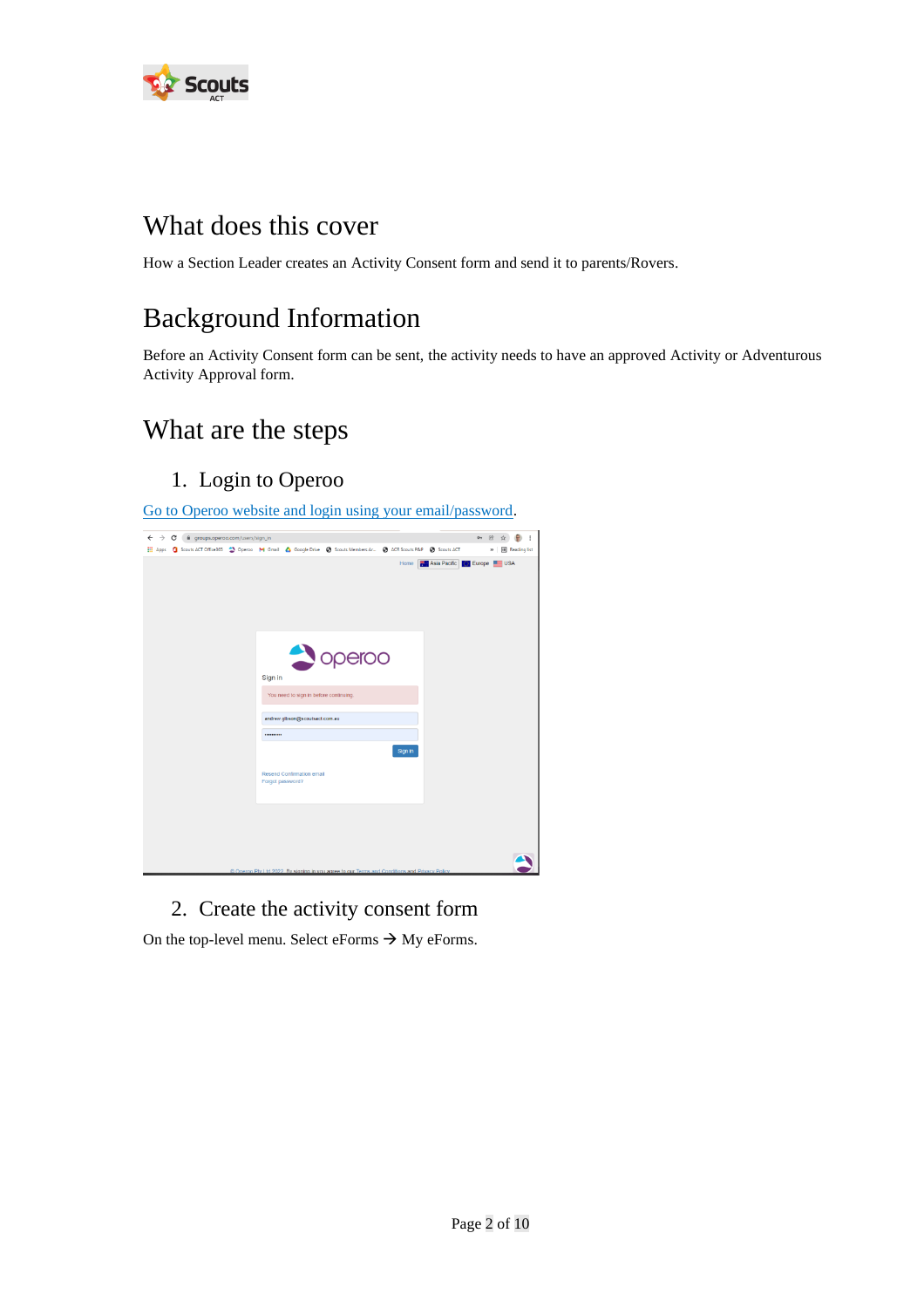

| $\leftarrow$<br>С                                          | ■ groups.operoo.com/forms                                                               |                                                                                             |                                                                                       |                                                                                                                                                      | (今                                                                                                                 |
|------------------------------------------------------------|-----------------------------------------------------------------------------------------|---------------------------------------------------------------------------------------------|---------------------------------------------------------------------------------------|------------------------------------------------------------------------------------------------------------------------------------------------------|--------------------------------------------------------------------------------------------------------------------|
| Scouts ACT Office365<br><b>III</b> Apps                    | $\bigcirc$ Operoo                                                                       | M Gmail & Google Drive                                                                      | Scouts Members Ar C ACR Scouts P&P                                                    |                                                                                                                                                      | Couts ACT<br>$\gg$                                                                                                 |
| Operoo Home -                                              | ⊕<br>Home                                                                               | Recent $\sim$<br><b>Form Library</b>                                                        | eForms -                                                                              | <b>News</b><br>My Account $\sim$                                                                                                                     | <b>□</b> Si<br>Help $\sim$                                                                                         |
| Search Form Library                                        |                                                                                         |                                                                                             | <b>My GEVILLE</b><br><b>Delegated eForms</b>                                          |                                                                                                                                                      |                                                                                                                    |
|                                                            |                                                                                         |                                                                                             |                                                                                       |                                                                                                                                                      |                                                                                                                    |
|                                                            |                                                                                         | Submit New Form for Scouts ACT staff                                                        |                                                                                       |                                                                                                                                                      |                                                                                                                    |
| <b>Activity Related Forms</b>                              |                                                                                         |                                                                                             |                                                                                       |                                                                                                                                                      |                                                                                                                    |
| Scouts ACT                                                 | Scouts ACT                                                                              | Scouts ACT                                                                                  | Scouts ACT                                                                            | Scouts ACT                                                                                                                                           | Scouts ACT                                                                                                         |
|                                                            |                                                                                         |                                                                                             |                                                                                       |                                                                                                                                                      |                                                                                                                    |
| <b>Scouts</b><br>Andrew Gibson<br><b>Activity Approval</b> | <b>Scouts</b><br>Andrew Gibson<br>Adventurous<br><b>Activity Approval-</b><br>Abseiling | <b>Scouts</b><br><b>Andrew Gibson</b><br>Adventurous<br><b>Activity Approval-</b><br>Alpine | <b>Scouts</b><br>Andrew Gibson<br>Adventurous<br><b>Activity Approval-</b><br>Archery | <b>Scouts</b><br><b>Andrew Gibson</b><br>Adventurous<br><b>Activity Approval-</b><br><b>Bushwalking</b><br>(Difficult.<br><b>Extramaly Difficult</b> | <b>Scouts</b><br>Andrew Gibson<br>Adventurous<br><b>Activity Approval-</b><br><b>Bushwalking</b><br><b>Tracked</b> |

Click on Add eForm and choose 'Add Parent Form'

| Operoo Home - | ⊕ | Home | Recent $\sim$ | <b>Form Library</b>                         | $e$ Forms $\sim$ | <b>News</b>       | My Account $\sim$                        | He |
|---------------|---|------|---------------|---------------------------------------------|------------------|-------------------|------------------------------------------|----|
|               |   |      |               | eForm Requests                              |                  |                   |                                          |    |
|               |   |      |               | Your existing eForms for Test Scout Group 1 |                  | Add eForm $\star$ |                                          |    |
|               |   |      |               |                                             |                  |                   | Add Parent Form<br><b>Add Staff Form</b> |    |
|               |   |      |               |                                             |                  |                   | <b>Add Public Form</b>                   |    |

Then we recommend you choose from one of two options:

#### <span id="page-2-0"></span>2.1 Duplicate one of your existing forms:

If you have a recurring activity that is run each term or year (e.g. Camping at Cottermouth), you can reuse a past activity consent form and change some of the details.

| 鑒  | Test Scout Group 1 -<br>Recent                           |  |
|----|----------------------------------------------------------|--|
|    | <b>Add new Parent eForm</b>                              |  |
| 医品 |                                                          |  |
| B  | You are creating a new Parent eForm                      |  |
| 卤  |                                                          |  |
| ส  | > Duplicate one of your existing eForms                  |  |
|    | Search                                                   |  |
|    | <b>Existing Parent eForms:</b><br>Camping at Cottermouth |  |
|    | > Use one of your eForm templates                        |  |
|    | > Use an Operoo Best Practice Parent eForm Template      |  |
|    | > Start from a blank eForm                               |  |

#### <span id="page-2-1"></span>2.2 Use one of your eForm templates

We have created a generic template that can then be edited as required, including the ability to add or remove questions.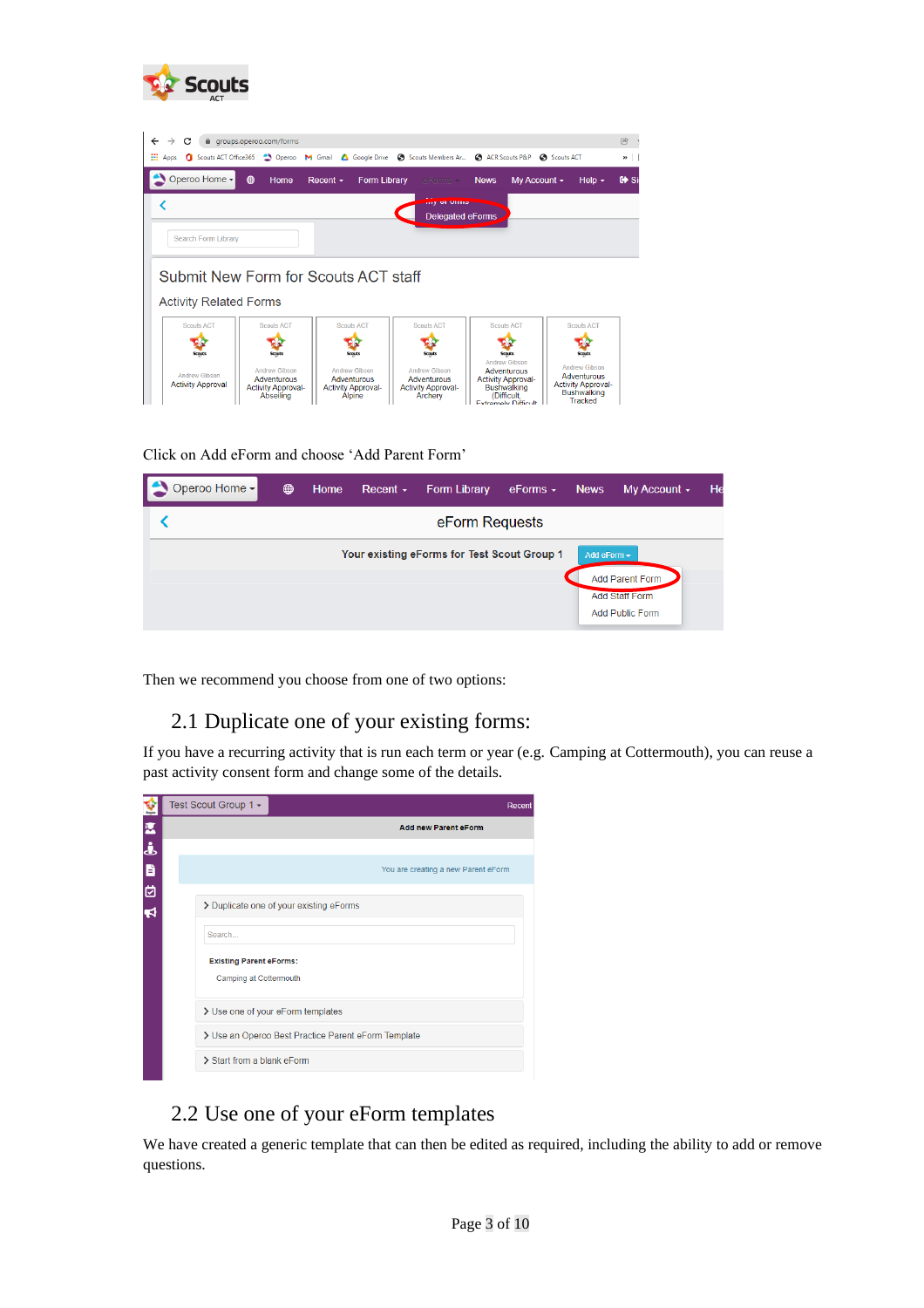

| $\frac{1}{2}$ | Test Scout Group 1 -<br>Recent $\sim$                   | My Acc |
|---------------|---------------------------------------------------------|--------|
| 医             | <b>Add new Parent eForm</b>                             |        |
| ݟ             |                                                         |        |
| B             | You are creating a new Parent eForm                     |        |
| ă             |                                                         |        |
| ನ             | > Duplicate one of your existing eForms                 |        |
|               | > Use one of your eForm templates                       |        |
|               | Search                                                  |        |
|               | ← Activity Consent <b>□</b><br>– Rover Activity Consent |        |
|               | > Use an Operoo Best Practice Parent eForm Template     |        |
|               | > Start from a blank eForm                              |        |

<span id="page-3-0"></span>Once you have chosen the form that you want to use, the process that follows is the same.

#### 3. Fill out the form information

Review the existing questions and edit the details as required. Make sure to give the 'Title' field a meaningful name such as "Lake Cobargo Group Camp"

#### <span id="page-3-1"></span>Activity details

Here you have rich text formatting available, as well as the ability to add links to your text (e.g Google link), or embed an image (map).



#### <span id="page-3-2"></span>Adding new questions

At the bottom of the form, you can choose to add different types of questions. There is variety of questions that should meet most needs. You can always add and delete these, and preview them to check they are what you need.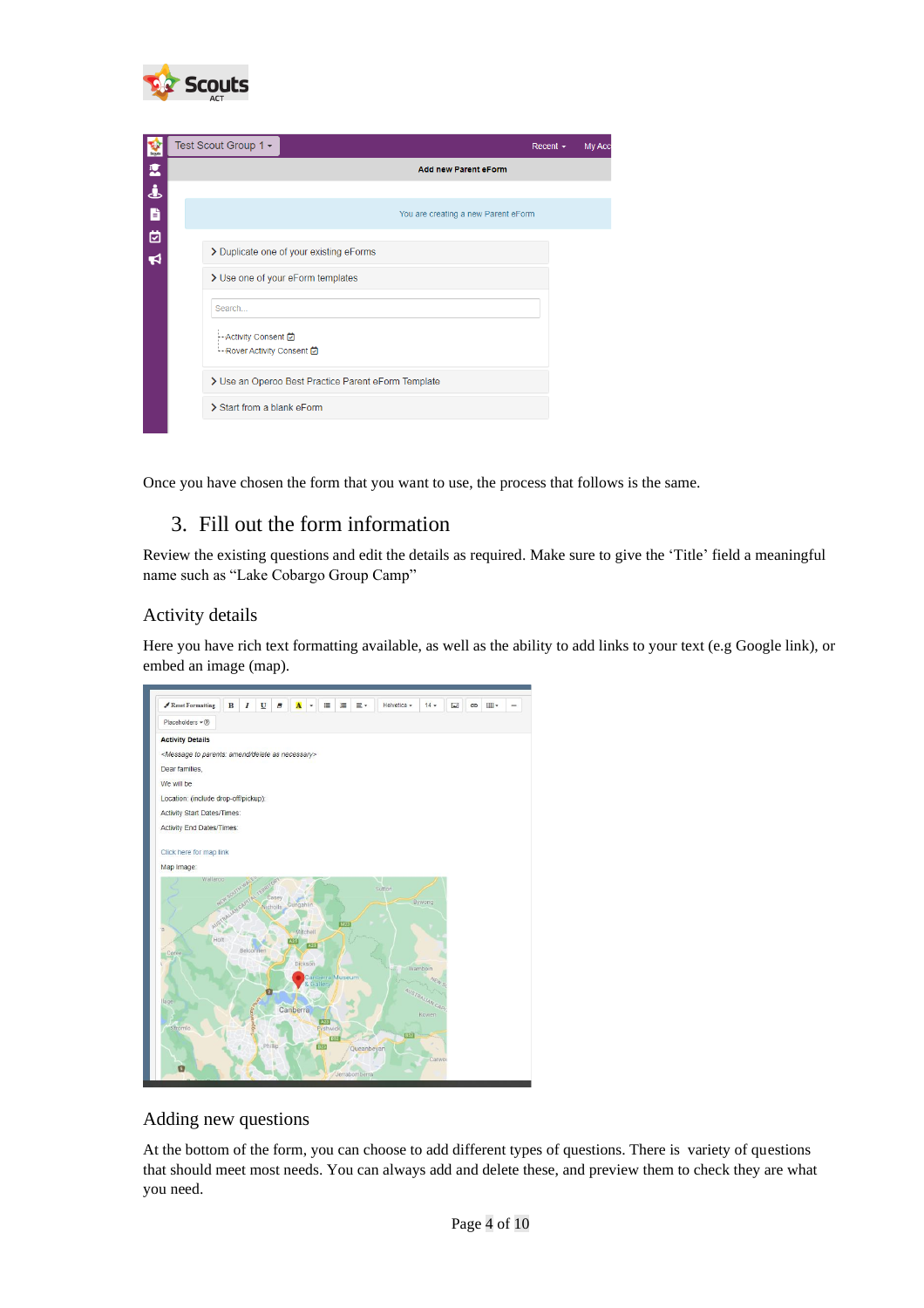

| Questions                                                                                                                     |
|-------------------------------------------------------------------------------------------------------------------------------|
| Multiple choice question<br>Yes/no question<br>Single choice question<br>Single text line question<br><b>Textbox question</b> |
| Checkbox question<br>Request volunteers<br>Working with children check<br>Attachment request<br>Appointment time              |
| Multi columned list<br>Date request<br>Table<br>A time selection (hh:mm) request<br>A number (integer or decimal) request     |
| An email address request                                                                                                      |
| <b>Signatures</b>                                                                                                             |
| Signature<br>Acceptance<br>Participant acceptance                                                                             |
| <b>Additional Tools</b>                                                                                                       |
| <b>Additional notes</b><br>Attachment for user<br>Payment request<br>Body image                                               |

#### <span id="page-4-0"></span>Editing questions

Whether you have just added a new question, or would like to modify a question that comes with the template, you have the ability to change these as follow:

- Reword the question / available answers
- Reorder questions.
- Mark as mandatory
- Delete

| 2. Request volunteers |                                                        | <b>Preview this Question</b> | 信<br>$\left\vert \bullet\right\vert$<br>$\mathbf{x}$ |
|-----------------------|--------------------------------------------------------|------------------------------|------------------------------------------------------|
|                       | Are you able to provide assistance with this activity? |                              |                                                      |
| Option 1              | Yes                                                    | $\boldsymbol{\mathsf{x}}$    | Required?<br>Office Use Only                         |
| Option 2              | No                                                     | ×                            |                                                      |
| +                     |                                                        |                              |                                                      |

<span id="page-4-1"></span>Once you have finished creating the form questions, click Save

#### 4. Choose who receives the form

You have the ability to send this consent form to specific youth members or a group/section as a whole.

To choose specific members, click the Add/Remove Members button.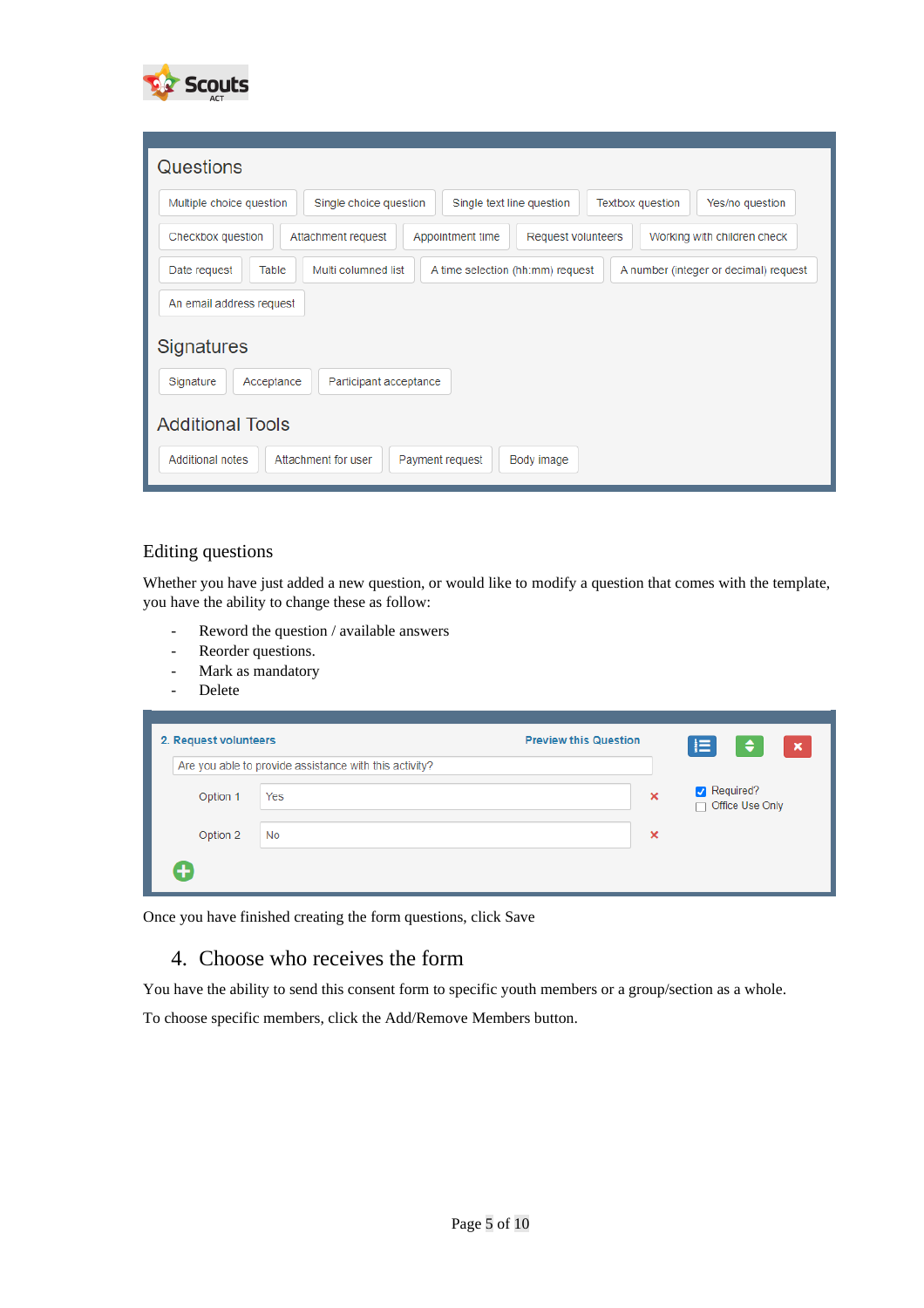

| eForm Member Selection : Lake Cobargo Group Camp                                                         |
|----------------------------------------------------------------------------------------------------------|
| <b>Members</b><br>Questions<br>Settings / Triggers / Preview / Send Test Email<br>T                      |
|                                                                                                          |
| <b>Member Selection</b>                                                                                  |
| Static Members (selected members don't change unless you manually add or remove them) 0 members selected |
| To add or remove members either:                                                                         |
| · Select 'Add/Remove Members' below: or<br>• Use drag and drop (administrators only)                     |
| Add/Remove Members                                                                                       |
| $\bigcirc$ Dynamic Members (members change automatically based on your criteria)                         |
|                                                                                                          |
| <b>Save and Next</b><br><b>Back</b>                                                                      |

You will then see the Group sections are available to you so you can select the individuals (or select all).

| <b>MEMBERS GROUPS</b>                              | <b>MEMBERS (13)</b>   | <b>SELECT ALL</b> | <b>EXISTING MEMBERS (0)</b>                      |        |
|----------------------------------------------------|-----------------------|-------------------|--------------------------------------------------|--------|
| Search groups and forms                            | Search by name        |                   | <b>NEW MEMBERS (3)</b>                           |        |
| Test Scout Group 1<br>Cubs<br>Joeys                | Test Cub 1            | O                 | <b>Test Scout 1</b><br><b>Test Scout 2</b>       | ×<br>× |
| <b>Scouts</b><br>Venturers<br><b>MEMBERS FORMS</b> | <b>Test Cub 2</b>     | $\checkmark$      | <b>Test Cub 2</b><br><b>REMOVING MEMBERS (0)</b> | ×      |
| Camping at Cottermouth<br>Lake Cobargo Group Camp  | Test Cub <sub>3</sub> | $\Omega$          |                                                  |        |
|                                                    | <b>Test Joey 1</b>    | $\Omega$          |                                                  |        |
|                                                    | Test Joey 2           | $\bigcirc$        |                                                  |        |
|                                                    | Test Joey 3           | Ω                 |                                                  |        |
|                                                    | <b>Test Scout 1</b>   | ✓                 |                                                  |        |
|                                                    | <b>Test Scout 2</b>   |                   |                                                  |        |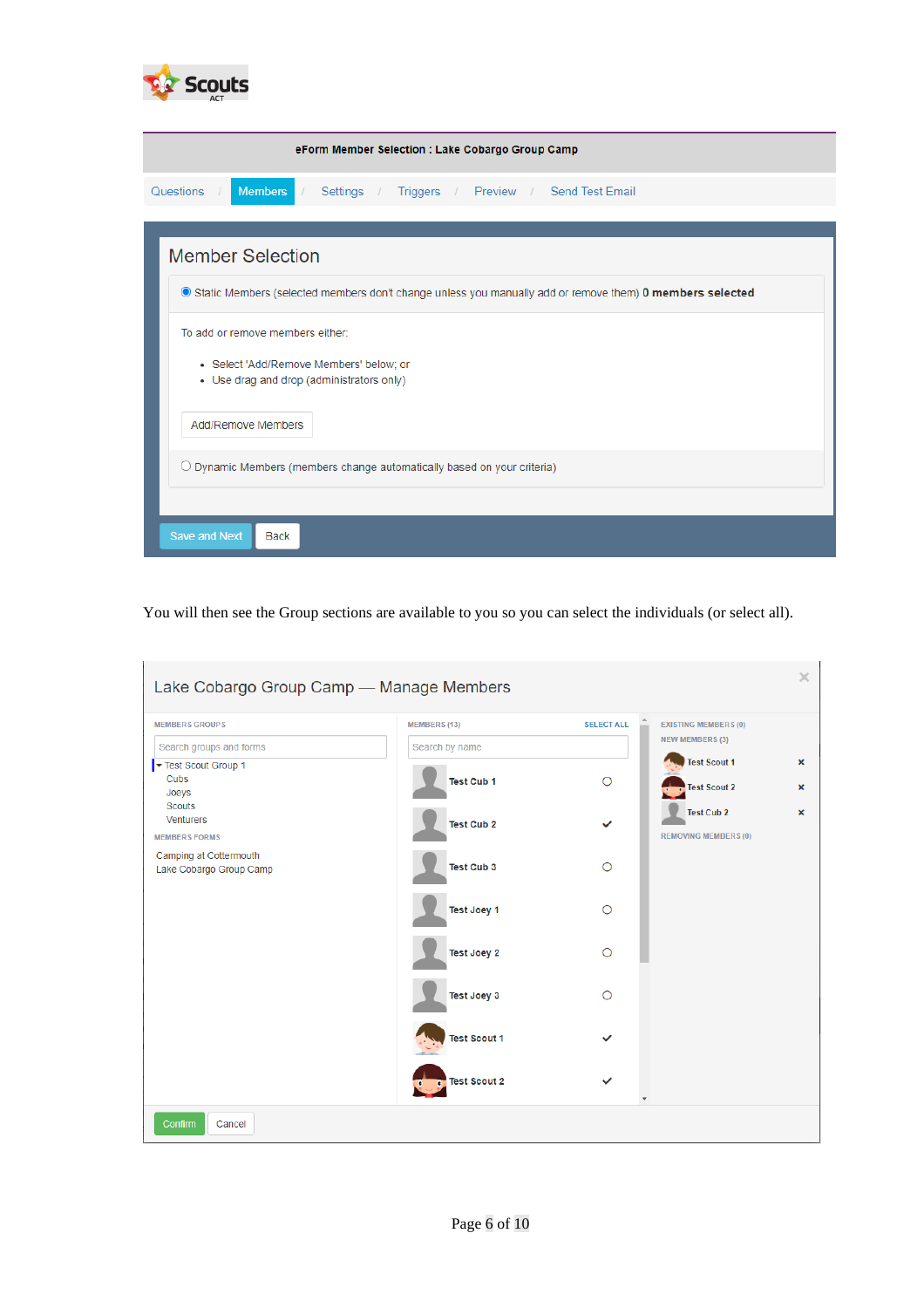

You can choose to filter the list of members shown by clicking on a section in the Member Groups column.

| Lake Cobargo Group Camp - Manage Members           |                     |                   |                                            | $\times$                       |
|----------------------------------------------------|---------------------|-------------------|--------------------------------------------|--------------------------------|
| <b>MEMBERS GROUPS</b>                              | <b>MEMBERS (4)</b>  | <b>SELECT ALL</b> | <b>EXISTING MEMBERS (0)</b>                |                                |
| Search groups and forms                            | Search by name      |                   | <b>NEW MEMBERS (4)</b>                     |                                |
| Test Scout Group 1<br>Cubs<br>Joeys                | <b>Test Scout 3</b> | ✓                 | <b>Test Scout 3</b><br><b>Test Scout 4</b> | $\pmb{\times}$<br>$\mathbf x$  |
| Scouts<br><b>Venturers</b><br><b>MEMBERS FORMS</b> | <b>Test Scout 4</b> | $\checkmark$      | <b>Test Scout 1</b><br><b>Test Scout 2</b> | $\mathbf{x}$<br>$\pmb{\times}$ |
| Camping at Cottermouth<br>Lake Cobargo Group Camp  | <b>Test Scout 1</b> | $\checkmark$      | <b>REMOVING MEMBERS (0)</b>                |                                |
|                                                    | <b>Test Scout 2</b> | $\checkmark$      |                                            |                                |
|                                                    |                     |                   |                                            |                                |
|                                                    |                     |                   |                                            |                                |
|                                                    |                     |                   |                                            |                                |
|                                                    |                     |                   |                                            |                                |
|                                                    |                     |                   |                                            |                                |
| Confirm<br>Cancel                                  |                     |                   |                                            |                                |

Hit confirm once done. Then click Save and Next, and then OK to the message telling you how many members will be added to the form.

#### <span id="page-6-0"></span>5. Configure the form settings

Fields that you will need to enter/review include:

- ❑ **Event Start Date**
- ❑ **Event End Date**
- ❑ **Responses can be accepted and changed up until** for example if you have a weekend Group Camp, you may wish to close off responses by Thursday to allow for food shopping.
- ❑ **Frequency** and timing of reminder emails
- ❑ **Enabled** This effectively turns the form on. Once you check this, an email will send to parents in about 2 hours' time. This allows a buffer in case any small changes need to be made.
- ❑ **Auto-enable in the future** allows you to turn the form on at a future date.
- ❑ **Requires up to date Care Profile** please select "Yes"
- ❑ **Send email notification when an eForm response is submitted or changed to** normally leave this blank as you can more easily view who is attending your activity via the Operoo dashboard
- ❑ **Reply to**: if someone directly replies to the Operoo activity consent form email with any questions, you can redirect emails to you. This will automatically populate with your email address (as the person creating the form).
- ❑ **Automatically archive this eForm on**: if this is a one-off activity, normally set this to archive at a date after the event occurs.
- ❑ **Select the colou**r: best practice is to choose the colour that relates to the section (e.g. yellow for Cubs), so forms are more easily identified amongst other consent forms.

Once you have reviewed this, click Save and Next.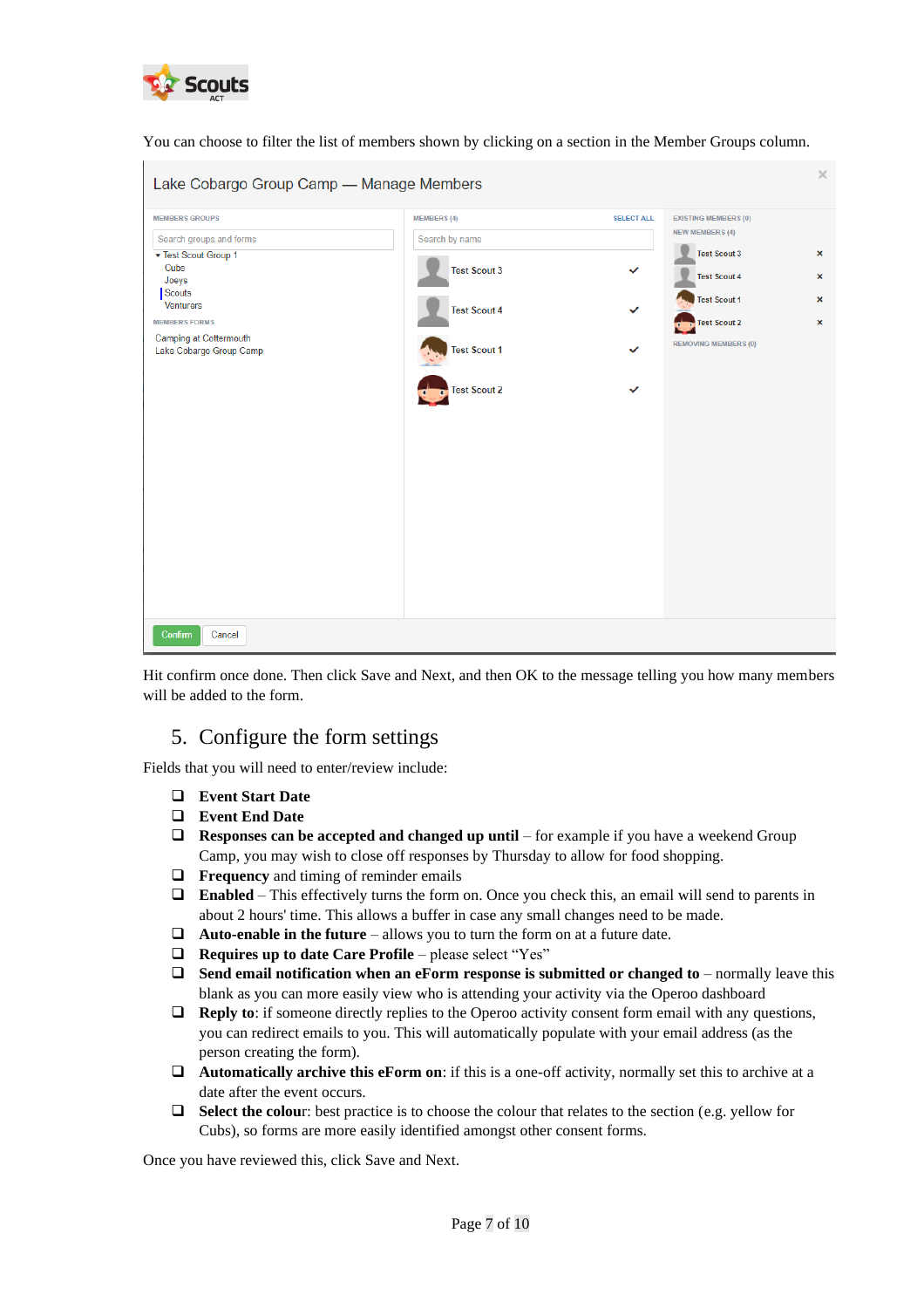

#### <span id="page-7-0"></span>6. Triggers

In most cases this will not be required and you can Click 'Next'

However, you do have some functionality for Operoo to perform actions on your behalf based on how the form is filled out.

For instance, if a parent has indicated they can help out with say driving kids to an activity, you may want that to then trigger an email with map details or information for reimbursement of petrol.

| eForm Request Triggers : Lake Cobargo Group Camp                                                                                                                                                              |  |  |
|---------------------------------------------------------------------------------------------------------------------------------------------------------------------------------------------------------------|--|--|
| Members /<br>Settings<br>Preview / Send Test Email<br>Questions /<br><b>Triggers</b>                                                                                                                          |  |  |
|                                                                                                                                                                                                               |  |  |
| Select a question                                                                                                                                                                                             |  |  |
| Are you able to provide assistance wi (Volunteer)<br>◡                                                                                                                                                        |  |  |
| Choose a rule                                                                                                                                                                                                 |  |  |
| Provided any answer                                                                                                                                                                                           |  |  |
| Choose action to execute                                                                                                                                                                                      |  |  |
| Send an email<br>$\checkmark$                                                                                                                                                                                 |  |  |
| Choose sub action to execute                                                                                                                                                                                  |  |  |
| Send an email to the member (student or staff)<br>$\checkmark$                                                                                                                                                |  |  |
| Execute action immediately                                                                                                                                                                                    |  |  |
| Subject:<br>Placeholders v                                                                                                                                                                                    |  |  |
| <b>Test email</b>                                                                                                                                                                                             |  |  |
| Body:                                                                                                                                                                                                         |  |  |
| $\mathbf{A}$ $\mathbf{v}$<br><b>E</b><br>涯<br>$\boldsymbol{I}$<br>Helvetica *<br>Reset Formatting<br>$\mathbf{B}$<br>$\overline{\mathbf{u}}$<br>Ы<br>E۰<br>$14 -$<br>$\overline{\mathbb{Z}}$<br><b>田</b><br>ඏ |  |  |
| Placeholders *                                                                                                                                                                                                |  |  |
| Email message goes here                                                                                                                                                                                       |  |  |
|                                                                                                                                                                                                               |  |  |
|                                                                                                                                                                                                               |  |  |
| $\sim$                                                                                                                                                                                                        |  |  |
| Create new trigger<br><b>Next</b>                                                                                                                                                                             |  |  |
|                                                                                                                                                                                                               |  |  |
|                                                                                                                                                                                                               |  |  |
|                                                                                                                                                                                                               |  |  |

#### <span id="page-7-1"></span>7. Preview

This tab will then show you how the form will look to parents. If any changes are required, simply click back to the Form Questions tab

#### <span id="page-7-2"></span>8. Send Test Email

Should you wish click send to view what email parents will receive.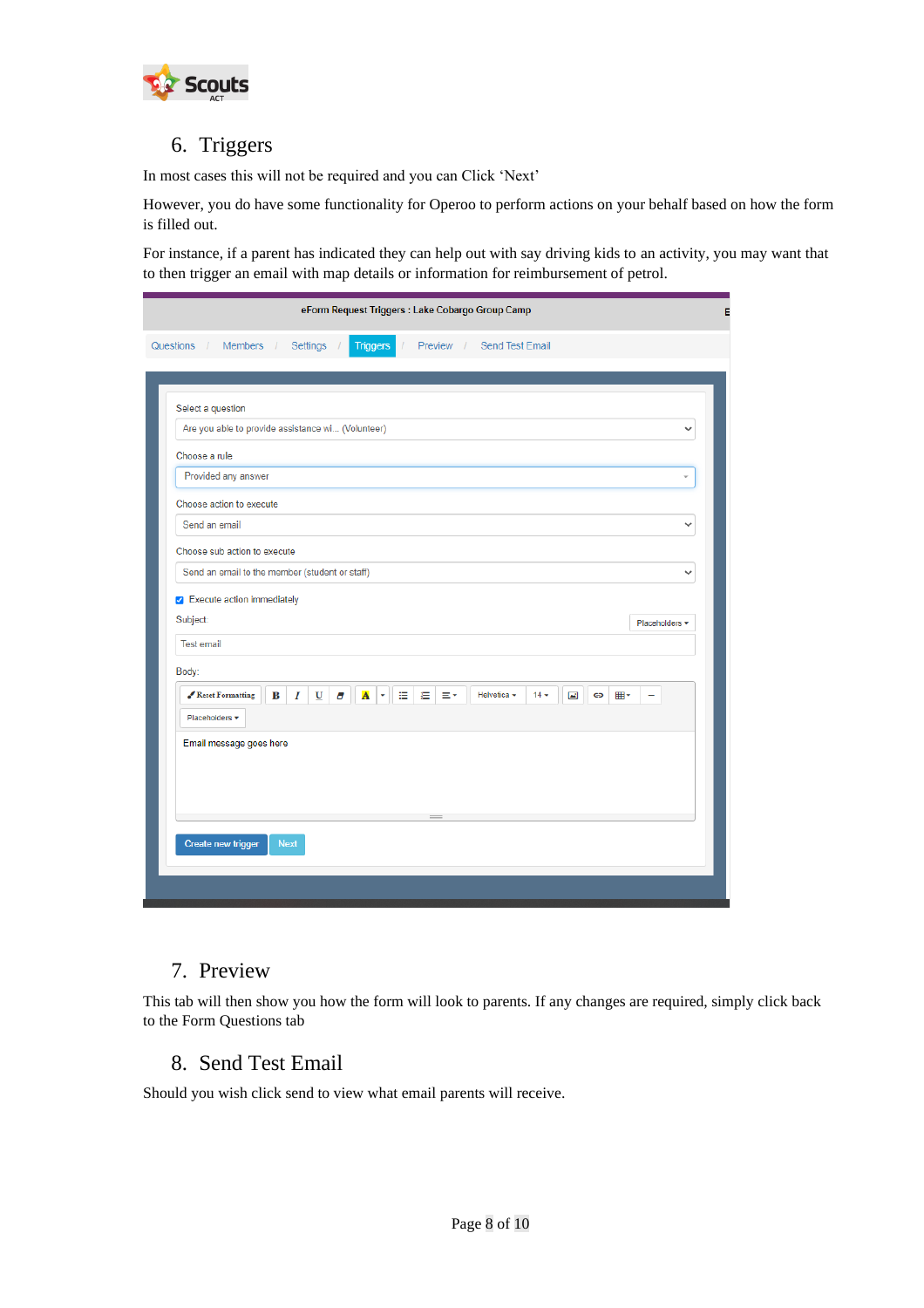

| eForm Request Test Email: Lake Cobargo Group Camp                                          |      |
|--------------------------------------------------------------------------------------------|------|
| <b>Send Test Email</b><br>Questions / Members / Settings /<br>Triggers /<br>Preview /      |      |
| Enter an email address and we'll send you a sample email<br>andrew.gibson@scoutsact.com.au | Send |
| <b>Back</b><br>Done                                                                        |      |



Once you are happy with this you can close the form. It is then accessible via the Groups and eForms section on the Home page of Operoo where you can view responses and manage your activity.

#### 9. Make the form accessible to other leaders in your Group

Should you wish other leaders to view the activity consent form and responses on who is attending, you can